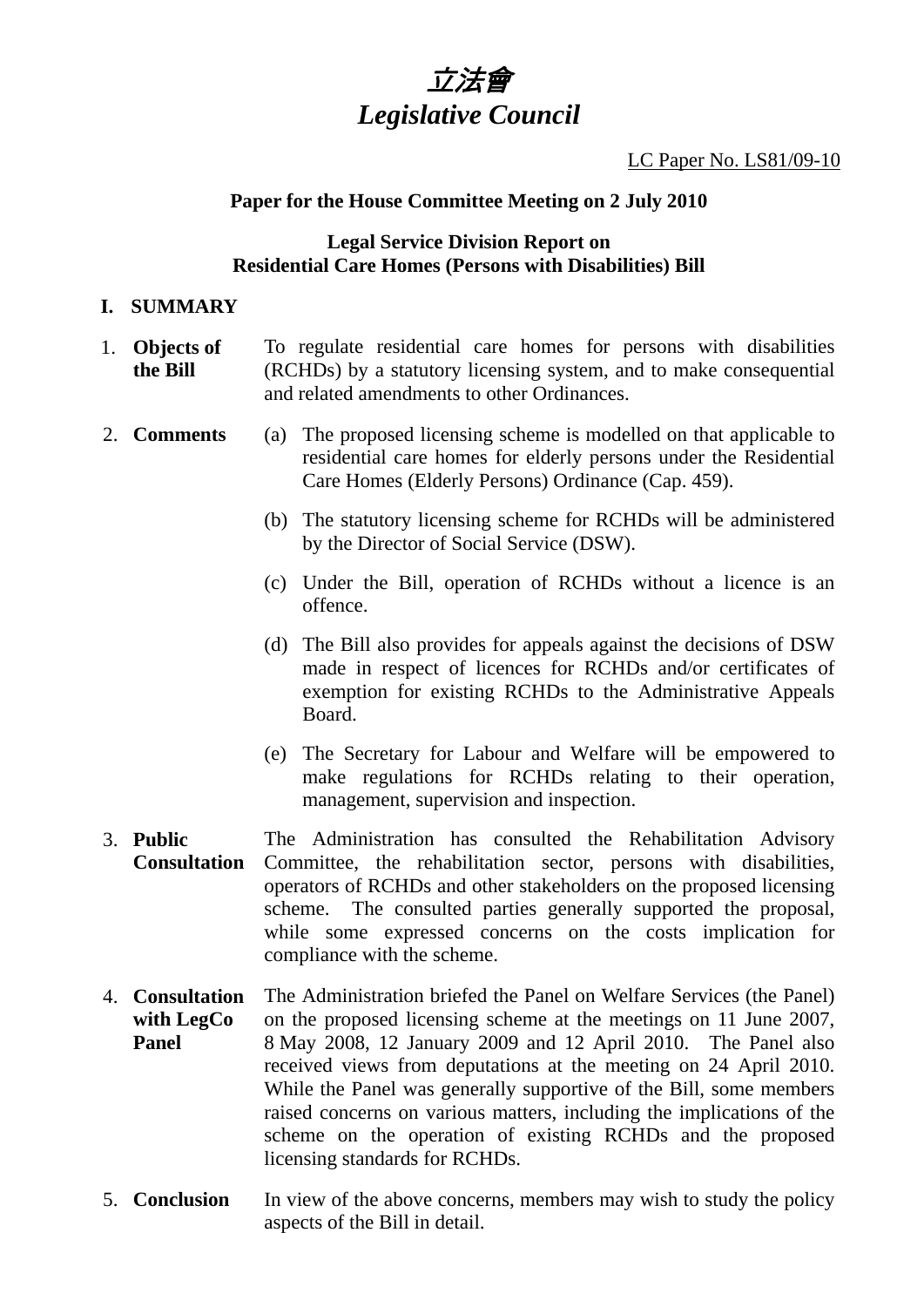## **II. REPORT**

#### **Objects of the Bill**

 To regulate residential care homes for persons with disabilities (PWDs) by a licensing system, and to make consequential and related amendments to other Ordinances.

#### **LegCo Brief Reference**

2. Members may refer to the LegCo Brief (File Ref: LWB 9/3939/97 (CR)) issued by the Labour and Welfare Bureau on 15 June 2010.

#### **Date of First Reading**

3. 30 June 2010.

## **Background**

4. At present, while residential care homes for elderly persons are regulated by the Residential Care Homes (Elderly Persons) Ordinance (Cap. 459) (RCHE Ordinance), there is no legislation to monitor and regulate the operation of residential care homes for PWDs (RCHDs).

5. According to paragraph 2 of the LegCo brief, as at end-2009, there were altogether 304 RCHDs which included 228 subvented and 2 Government-operated homes; 20 self-financing homes operated by non-government organizations; and 54 private homes. The demand for residential care services for PWDs is increasing. Currently, the regulation of these RCHDs is mainly administrative and voluntary in nature. In the case of subvented RCHDs, their service standards are monitored by the Social Welfare Department (SWD) under the Service Performance Monitoring System since 1999. A Code of Practice was issued by SWD in 2002 to provide a guide on the service standards for all RCHDs. However, the service standards in the Code of Practice are not mandatory, and any breach of the Code of Practice by the operators of RCHDs would not attract any legal sanction. Apart from the Code of Practice, SWD has since 2006 implemented a Voluntary Registration Scheme (VRS) for private RCHDs to encourage operators of private RCHDs to enhance their service quality. According to paragraph 5 of the LegCo Brief, as at April 2010, the response from private RCHDs has been unsatisfactory. In view of this, the Administration considers that it is unlikely for private RCHDs to improve their service quality on their own initiative and legislative means is the only option for the Administration to ensure that all RCHDs meet the basic service standards.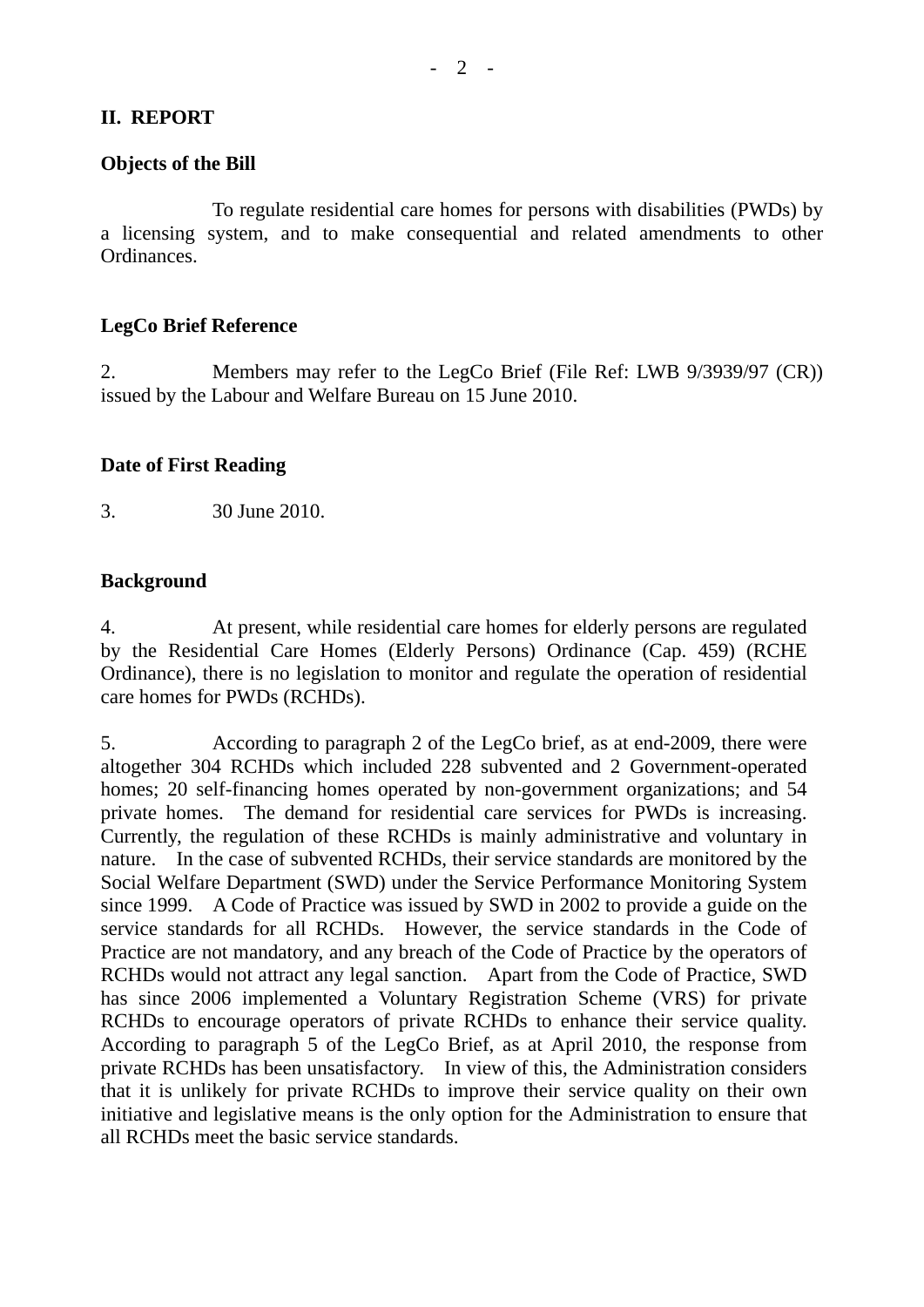# **Comments**

6. The Bill aims to provide for the control of RCHDs through a statutory licensing scheme administered by the Director of Social Welfare (DSW). The licensing scheme is modelled on that provided in the RCHE Ordinance. The key features of the proposed statutory licensing scheme for RCHDs are set out in the following paragraphs.

7. Under clause 4 of the Bill, it is an offence for a person to operate, keep, manage or otherwise have control of a RCHD without a licence. The maximum penalty for the offence is a fine at level 6 (\$100,000) and two years' imprisonment, and in the case of a continuing offence, a further fine of \$10,000 for each day during which the offence continues. Certain types of residential care homes are excepted from the application of clause 4. These include existing RCHDs with certificates of exemption issued under clause 11 of the Bill.

8. Under the Bill, DSW will be empowered to administer, consider and make decisions on the following aspects of the statutory licensing scheme for RCHDs -

- (a) application for and issue of licences (clause 7);
- (b) renewal of the licences (clause 8);
- (c) cancellation or suspension of the licences and variation or amendment of the conditions of licences (clause 9);
- (d) refusal to issue or renew licences (clause 10);
- (e) application for and issue or renewal of certificates of exemption in respect of existing RCHDs (clauses 11 and 12);
- (f) inspection of RCHDs by specified persons (inspectors) appointed by DSW (clauses 15 and 16);
- (g) empowering DSW to give directions to ensure the proper operation and management of RCHDs (clause 18);
- (h) making and issue of orders for cessation of use of premises as RCHDs under specified circumstances; and
- (i) issue of Codes of Practice to set out the principles, procedures, guidelines and standards for the operation of RCHDs for compliance by licensees (clause 23).

9. Clause 14 of the Bill provides for appeals against the decisions of DSW made in respect of licences for RCHDs or certificates of exemption for existing RCHDs to the Administrative Appeals Board.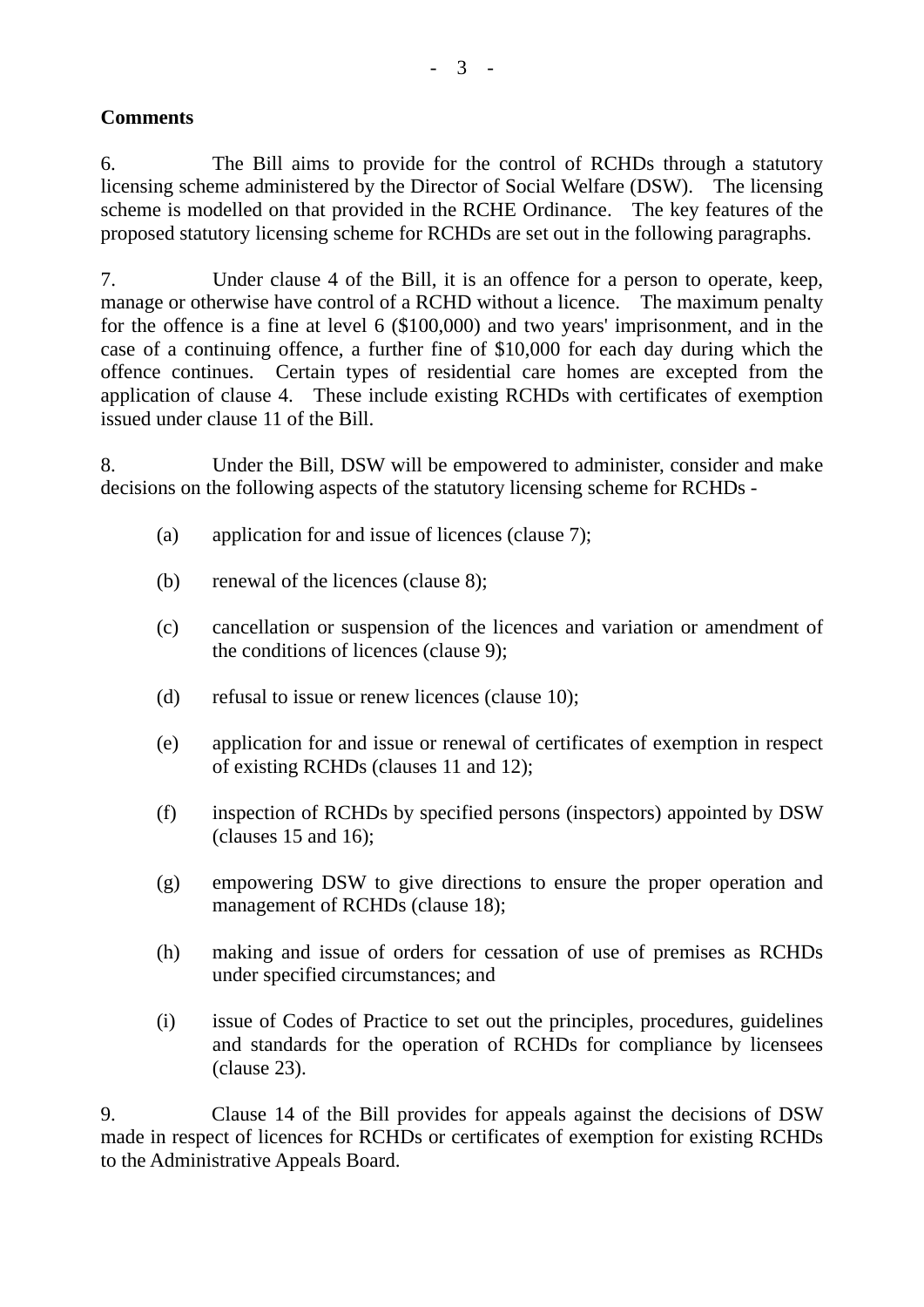10. Other provisions of the Bill relate to the power of the Secretary for Labour and Welfare (SLW) to make regulations for RCHDs relating to their operation, management, supervision and inspection, and consequential amendments to other related Ordinances, including amendments to the RCHE Ordinance.

11. The licensing scheme proposed in the Bill does not apply to certain types of establishments. These include establishments used or intended for use solely for the purpose of medical treatment and RCHDs excluded by DSW by order published in the Gazette.

12. If enacted, the Bill will come into operation on a day to be appointed by SLW by notice published in the Gazette.

# **Public Consultation**

13. According to paragraphs 18 to 20 of the LegCo Brief, the Administration has consulted the Rehabilitation Advisory Committee, the rehabilitation sector, parent groups, PWD groups, Hong Kong Council of Social Service, operators of subvented, self-financing and private RCHDs and other stakeholders on the proposal to introduce a statutory licensing scheme to regulate the operation of all RCHDs in Hong Kong. The consulted parties generally supported the proposal and urged the Administration to speed up the legislative process, while the rehabilitation sector and private RCHDs operators expressed concerns that some private RCHDs might close down upon the implementation of the statutory licensing scheme or increase fees to cover the additional costs for compliance with the statutory licensing requirements.

# **Consultation with LegCo Panel**

14. The Administration briefed the Panel on Welfare Services (the Panel) on the proposed statutory licensing scheme at the meetings on 11 June 2007, 8 May 2008, 12 January 2009 and 12 April 2010. The Panel also received views from deputations at the meeting on 24 April 2010. While the Panel was generally supportive of the Bill and urged for its early implementation, some members noted with concern that some private RCHDs would close down upon the implementation of the statutory licensing scheme for being unable to meet the licensing requirements, and thereby resulting in displacement of residents. These members urged the Administration to make necessary decanting arrangements for the affected residents. On the other hand, some members were concerned that the proposed licensing standards for space and staffing were lower than those set out in the existing non-statutory Code of Practice for all RCHDs issued in 2002.